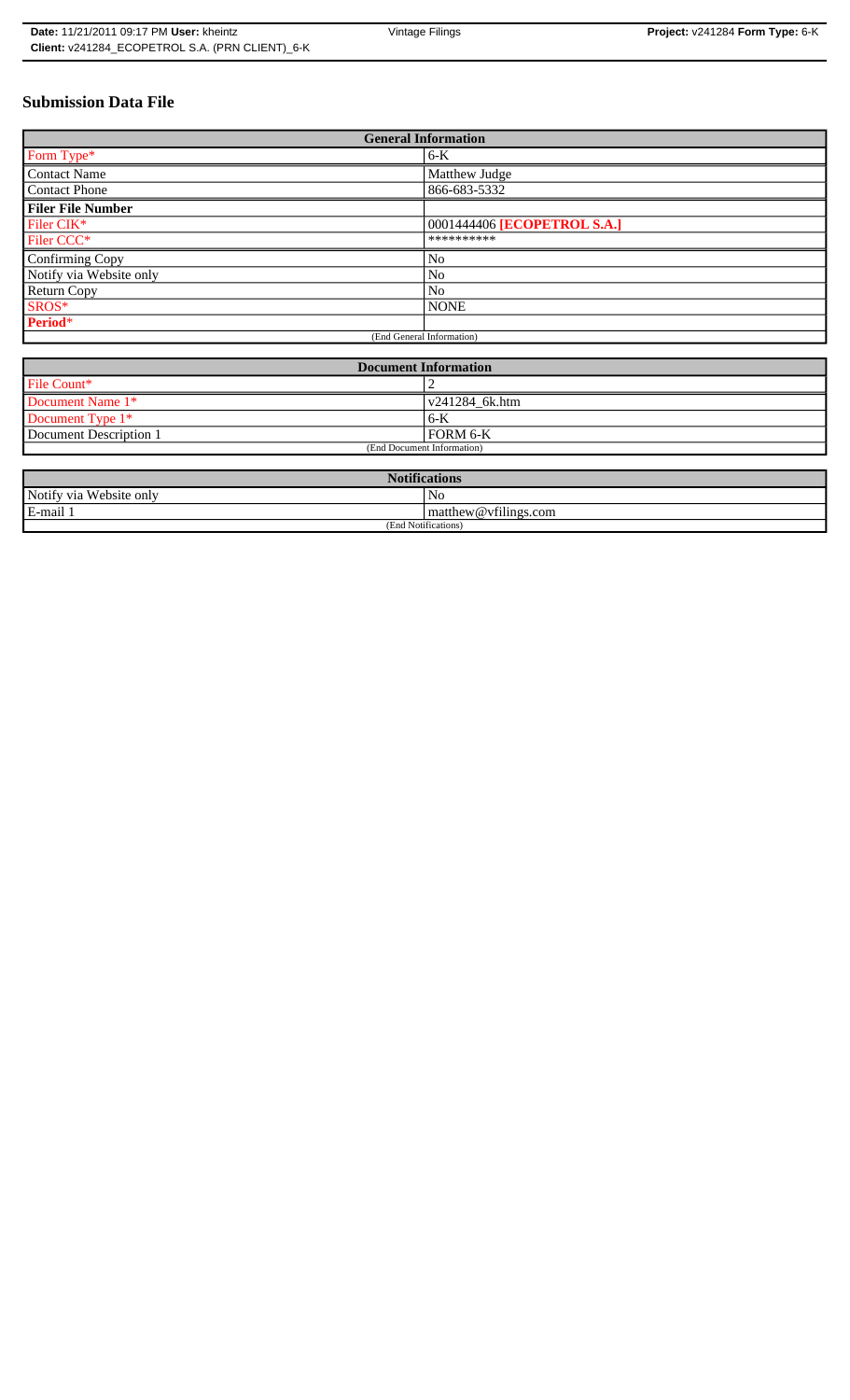#### **SECURITIES AND EXCHANGE COMMISSION Washington, D.C. 20549**

 $\overline{a}$ 

 $\overline{a}$ 

 $\overline{a}$ 

**FORM 6-K REPORT OF FOREIGN PRIVATE ISSUER PURSUANT TO RULE 13a-16 OR 15d-16 OF THE SECURITIES EXCHANGE ACT OF 1934**

November 2011

Commission File Number: 333-153452

**ECOPETROL S.A.**

*(Exact name of registrant as specified in its Charter)*  $\overline{a}$ 

> Carrera 7 No. 37 – 69 BOGOTA – COLOMBIA

*(Address of registrant's principal executive offices)*  $\overline{a}$ 

Indicate by check mark whether the registrant files or will file annual reports under cover Form 20-F or Form 40-F.

Form 20-F  $\boxtimes$  Form 40-F  $\Box$ 

Indicate by check mark if the registrant is submitting the Form 6-K in paper as permitted by Regulation S-T Rule 101(b)(1):

Yes □ No ⊠

Indicate by check mark if the registrant is submitting the Form 6-K in paper as permitted by Regulation S-T Rule 101(b)(7):

| $ -$<br>Y es<br>--- | N.<br>v | ⊠<br>__ |
|---------------------|---------|---------|
|                     |         |         |

Indicate by check mark whether by furnishing the information contained in this Form, the registrant is also thereby furnishing the information to the Commission pursuant to Rule 12g3-2(b) under the Securities Exchange Act of 1934.

 $Yes$   $\square$  No  $\boxtimes$ 

If "Yes" is marked, indicate below the file number assigned to the registrant in connection with Rule 12g3-2(b): 82- $N/A$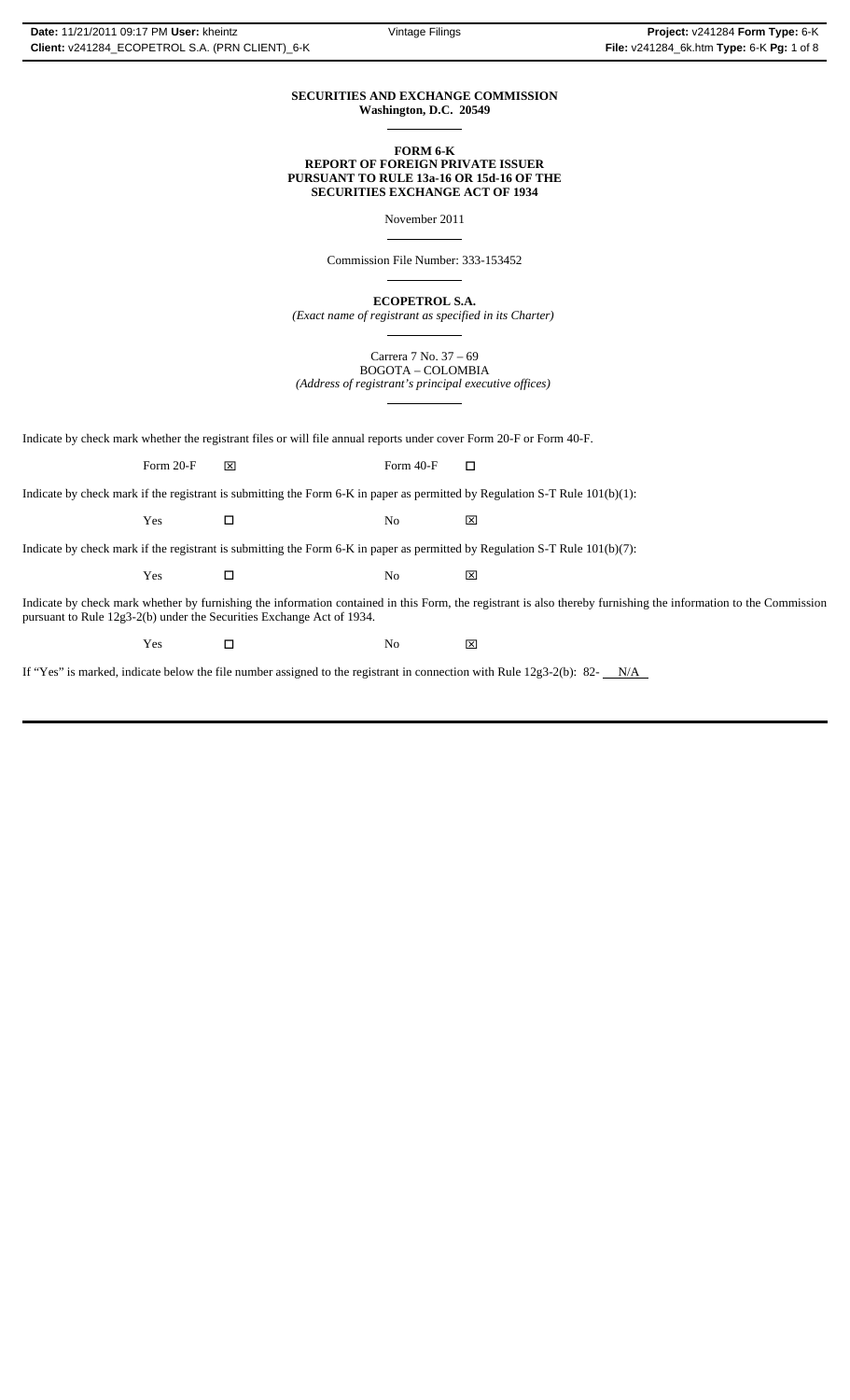



## **ECOPETROL APPROVES THE INVESTMENT PLAN FOR 2012 AND THE UPDATE OF ITS STRATEGIC PLAN FOR THE PERIOD 2012-2020**

- **Corporate Group´s Production is expected to reach an average of 800 thousand barrels of oil equivalent per day (MBOED) and Ecopetrol**
- **S.A.'s production (not including other companies of the Corporate Group) is expected to reach 750 MBOED on average in 2012.**
- **65% of investments are earmarked for exploration, 94% of total Capex will be invested in Colombia.**
- **The goal to produce one million clean barrels per day by 2015 and 1.3 million clean barrels per day by 2020 is reaffirmed.**
- **The company seeks to become one of the 30 largest oil companies in the world by 2020.**

BOGOTA, Colombia, Nov. 21, 2011. Ecopetrol S.A. (BVC: ECOPETROL; NYSE: EC; BVL: EC; TSX: ECP) informed today that its Board of Directors approved the investment plan for the year 2012 and the update of the strategic plan for the Corporate Group for the 2012-2020 period.

*"Our efforts are focused on fulfilling the goals we set forth for the years 2015 and 2020. 2012 is essential to make our vision as a corporate group a reality, which explains the importance of the approved investment plan",* said the president of Ecopetrol, Javier Gutiérrez Pemberthy."

Regarding the update of the investment plan, Mr. Gutiérrez stated that *"the annual revision and update exercise of the main premises of the 2020 strategic plan is key to support the decision-making and to consolidate our value promise that was announced four years ago and on which we have been delivering satisfactory results"*

#### *Investment plan for 2012*

The investment plan approved for 2012 amounts to US\$8,477 million of which US\$7,452 is expected to be invested directly in Ecopetrol and US\$1.025 million in other companies of the Corporate Group.

According to the plan, 94% of the Capex is allocated to projects in Colombia, and the remaining 6% will be allocated to exploration and production projects along the U.S. Gulf Coast and Brazil and Peru, where Ecopetrol holds interests.

The following exhibit summarizes the breakdown of expected investments in 2012:

| Ecopetrol S.A. 2012 Investment Plan (*)<br>U.S. dollar million |  |  |
|----------------------------------------------------------------|--|--|
|                                                                |  |  |
| Capex                                                          |  |  |
| 1,419                                                          |  |  |
| 4,113                                                          |  |  |
| 601                                                            |  |  |
| 2,025                                                          |  |  |
| 318                                                            |  |  |
| 8,477                                                          |  |  |
|                                                                |  |  |

(\*) Figures include contributions and loans of Ecopetrol to companies of the Corporate Group

1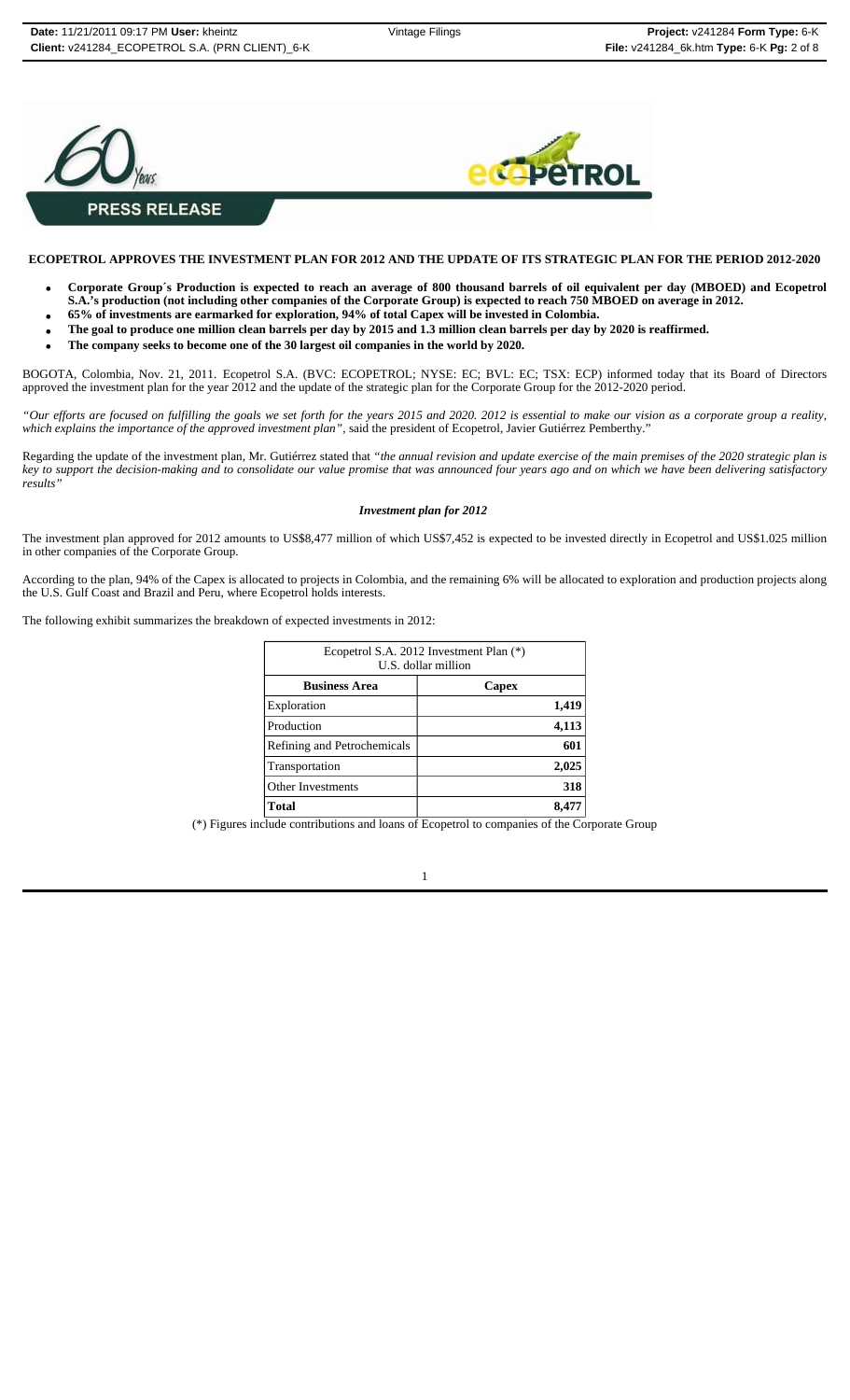



The following are the main projects that Ecopetrol S.A. plans to develop during 2012:

#### **Exploration**

With an investment of US\$1,419 million in 2012, Ecopetrol S.A. plans to drill 42 exploratory wells, of which 36 will be located in Colombia. The Company plans to continue with activities on all blocks it has in Colombia. Most of these wells will be in the Llanos Orientales while others will be drilled in the Magdalena valley, Catatumbo, Piedemonte and the Caribbean offshore. Six wells will be drilled internationally in the U.S. Gulf Coast and Brazil. The drilling goal was set according to the strategy of focusing on prospects with higher potential and value for the company.

The company plans also to continue to develop unconventional resources (shale gas) on blocks in the Mid Magdalena.

#### **Production**

Ecopetrol S.A. allocated US\$4,113 million for continued growth of crude oil and gas production with a target of up to 750 thousand barrels of oil equivalent per day (MBOED) in 2012 as an average. This production goal is 10.6% higher than the 2011 goal. Ecopetrol´s Corporate Group's production is expected to reach 800 MBOED in 2012.

Most of the investment will be earmarked for projects in the Llanos Orientales. Primary recovery projects will begin at the CPO-9 and Caño Sur fields. Projects will continue at Castilla, Chichimene, Rubiales, Occidente, Quifa, Caracara, Cravo Norte, Guajira, Rio Zulia, Rancho Hermoso, Tisquirama, Sur, Neiva, Provincia, Casabe, Tibú, La Cira Infantas, Apiay, Nare, Yariguí and Cusiana fields, among others.

#### **Refining, Petrochemicals and Biofuels**

The estimated total investment in this business segment is US\$601 million under the investment plan, used primarily for the industrial services project, operational improvement plan and upgrades at the Barrancabermeja and Cartagena refineries. Investments in bio-fuels are included through contributions to Bioenergy.

#### **Transportation**

The US\$2,025 million in investments in transport aims to increase crude evacuation capacity by 600 thousand barrels a day (BPD) in 2012. These projects are expected to help increase heavy crude production. Also included in this investment amounts are contributions to the companies Oleoducto Bicentenario and Oleoducto de Colombia. Oleoducto de los Llanos expansion will be funded autonomously by ODL.

#### **Other investments**

Ecopetrol S.A. plans allocated US\$318 million to other investments including, among others, research and development investments at the Instituto Colombiano del Petróleo (Colombian Petroleum Institute –ICP-) and information technology. The investments are also expected to help fund initiatives in the areas of human talent, the shared services center, quality management and social responsibility.

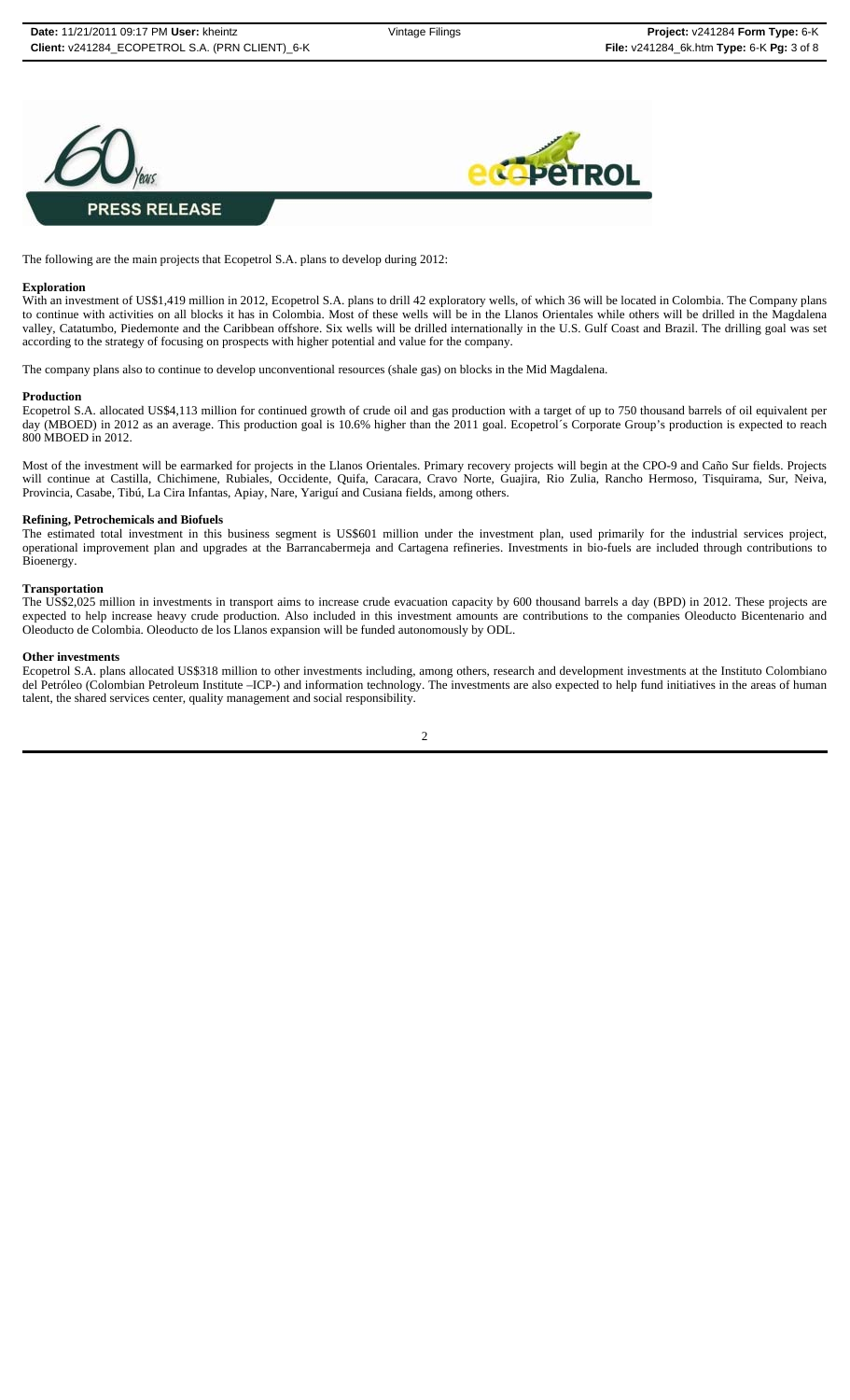

#### **Acquisitions**

The budget approved for 2012 does not include potential acquisitions, which will be considered and approved on a case by case basis by the Board of Directors.

#### **Corporate Group Investments**

Corporate Group Investments are expected to amount to US\$10.964, including US\$8,477 million in Ecopetrol S.A. and US\$2,487 million of investments undertaken by the companies part of the Corporate Group with their own resources.

The following graph presents the total investment of the Corporate Group:



\* Prorated investment according to Ecopetrol's stake on each company

# Total Investment of Group's companies excluding Ecopetrol S.A. US\$ million



\* Investment proportional according to Ecopetrol's stake on each company \*\* Contributions from third parties who are partners of Ecopetrol in Groups companies

The following exhibit presents the budgeted investments of each company for 2012 for Corporate Group's companies.

| <b>Investment Plan Corporate Group's Companies 2012</b> |  |
|---------------------------------------------------------|--|
| $TTOA$ $R$ $FIII$                                       |  |

| USS Million                                     |                    |  |  |
|-------------------------------------------------|--------------------|--|--|
| <b>Business segment</b>                         | <b>Total Capex</b> |  |  |
| Exploration & Production                        | 1,387              |  |  |
| Refining, Petrochemicals and<br><b>Biofuels</b> | 1.768              |  |  |
| Transportation                                  | 1,421              |  |  |
| Total                                           | 4.576              |  |  |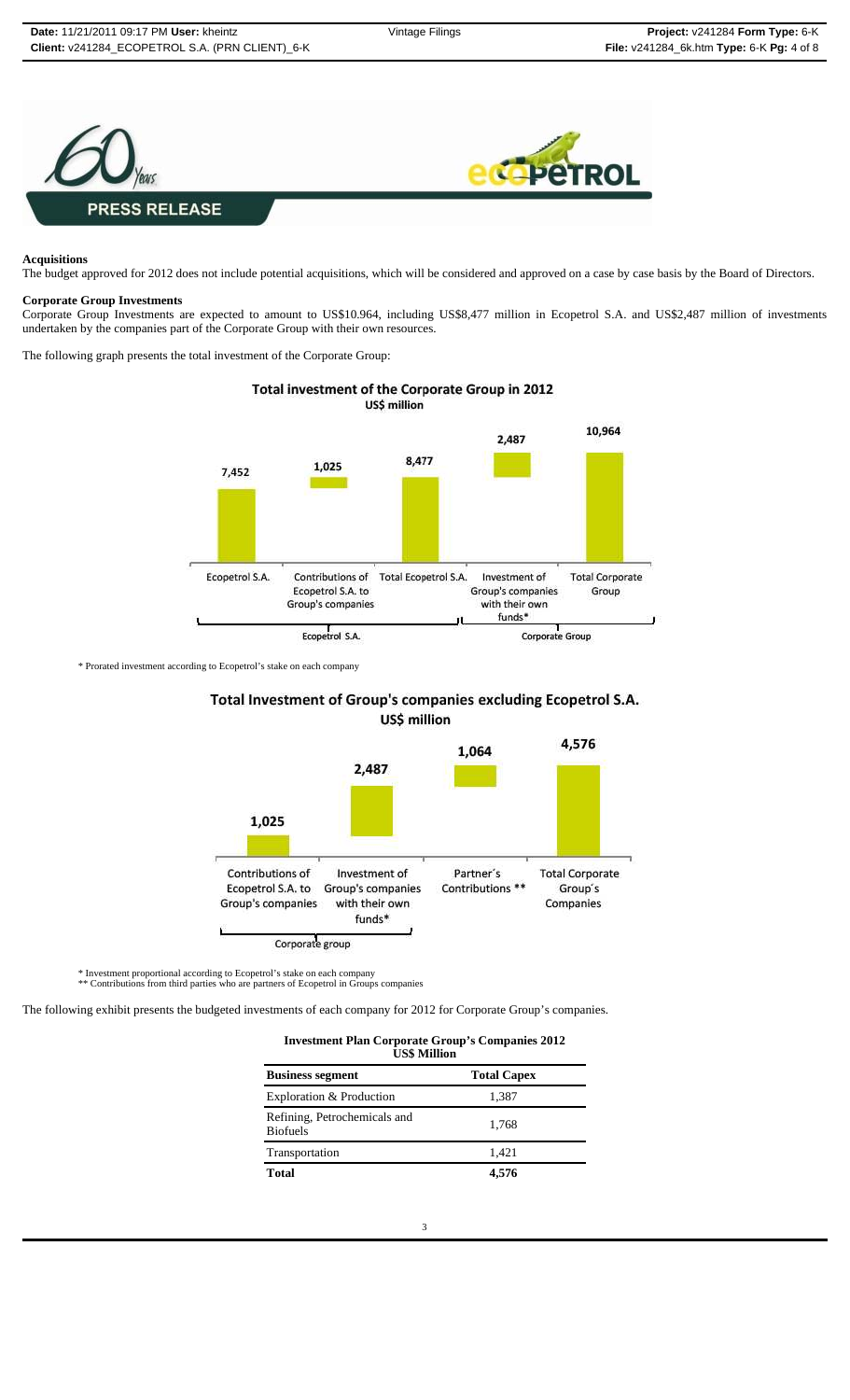



The following exhibit presents the breakdown of investment per company of the Corporate Group:

# **Expected company investments of the Corporate Group for 2012 US\$ million**

| <b>Upstream</b><br><b>(Exploration and Production)</b> |                   | <b>Midstream</b><br>(Transportation) |                   | <b>Downstream</b><br>(Refining, petrochemicals, sales and<br>trading and bio-fuels) |                   |
|--------------------------------------------------------|-------------------|--------------------------------------|-------------------|-------------------------------------------------------------------------------------|-------------------|
| <b>Company</b>                                         | <b>Capex 2012</b> | <b>Company</b>                       | <b>Capex 2012</b> | <b>Company</b>                                                                      | <b>Capex 2012</b> |
| Ecopetrol America                                      | 271               | Oleoducto Bicentenario               | 1,380             | Reficar                                                                             | 1,250             |
| Savia1                                                 | 223               | ODL                                  | 336               | Bioenergy                                                                           | 166               |
| Hocol                                                  | 373               | Ocensa                               | 37                | Propilco                                                                            |                   |
| Ecopetrol Brasil                                       | 150               | <b>ODC</b>                           | 14                |                                                                                     |                   |
| Ecopetrol Perú                                         |                   |                                      |                   |                                                                                     |                   |
| Equion                                                 | 360               |                                      |                   |                                                                                     |                   |
| Total Upstream (A)                                     | 1,388             | Total Midstream (B)                  | 1,767             | <b>Total Downstream (C)</b>                                                         | 1,421             |
|                                                        |                   | Total $A + B + C$                    | 4,576             |                                                                                     |                   |

# **Sources of funds 2012**

Ecopetrol´s financing requirements for 2012 will depend on the generation of cash by individual companies, capital market conditions, implementation of the investment budget by the various business areas and possible acquisitions.

If required, the company has indebtedness capacity and investment grade rating access to local and international markets in order to obtain the funds.

The price assumption for crude in the 2012 Financing Plan is of US\$70 per barrel of WTI.

### *Update of the Strategic Plan for the period 2012-2020*

In line with the annual budget and investment exercise, the Strategic Plan of the company was reviewed under which key elements of the strategy were updated.

The main objectives of the Strategic Plan are:

- Produce 1.3 million barrels by 2020, of which around 50% are expected to be heavy crude.
- Increase average reserve life to approximately 10 years, adding 6,200 million barrels.
- Raise the recovery factor to 34% by means of EOR/IOR (Enhanced Oil Recovery/Improved Oil Recover) technologies.
- Expand the transport capacity to 1.7 million barrels per day.
- Grow the refining capacity from 300 thousand to 415 thousand processed barrels per day.
- Reach production of 450 thousand tons per year of bio-fuels.
- Meet a three-year return on capital employed (ROCE) criteria for the investments included in the plan of: 28% in Exploration and production, 11% in transportation, and 13% in petrochemicals.

The following are the main milestones of the Strategic Plan:

Estimated Capex amounts to US\$80 billion in order to accomplish the goals set forth in the 2012-2020 Strategic Plan.

Approximately 85% of the total Capex is allocated to exploration and production, and 15% to refining, transport, commercialization, bio-fuels and organizational consolidation.

90% of the investment is earmarked to projects in Colombia. The remaining 10% will be allocated to E&P projects along the U.S. Golf Coast and in Brazil and Peru.

Capex in E&P amounts to US\$69.5 billion, of which US\$20 billion will be invested in exploration and development of new reserves, US\$39 billion in technology to increase the recovery factor, US\$4 billion to develop unconventional hydrocarbons and gas, and US\$6 billion to develop existing fields (includes subsidiaries production).

The company expects to add in total 6,200 million barrels of new reserves between years 2011-2020. In order to reach 1.3 million barrels per day of production by year 2020, the production of existing fields is expected to be 840 MBOED; Colombian exploration and subsidiaries 300 MBOED; international exploration and foreign subsidiaries 110 KBOED; and unconventional hydrocarbons 50 MBOED.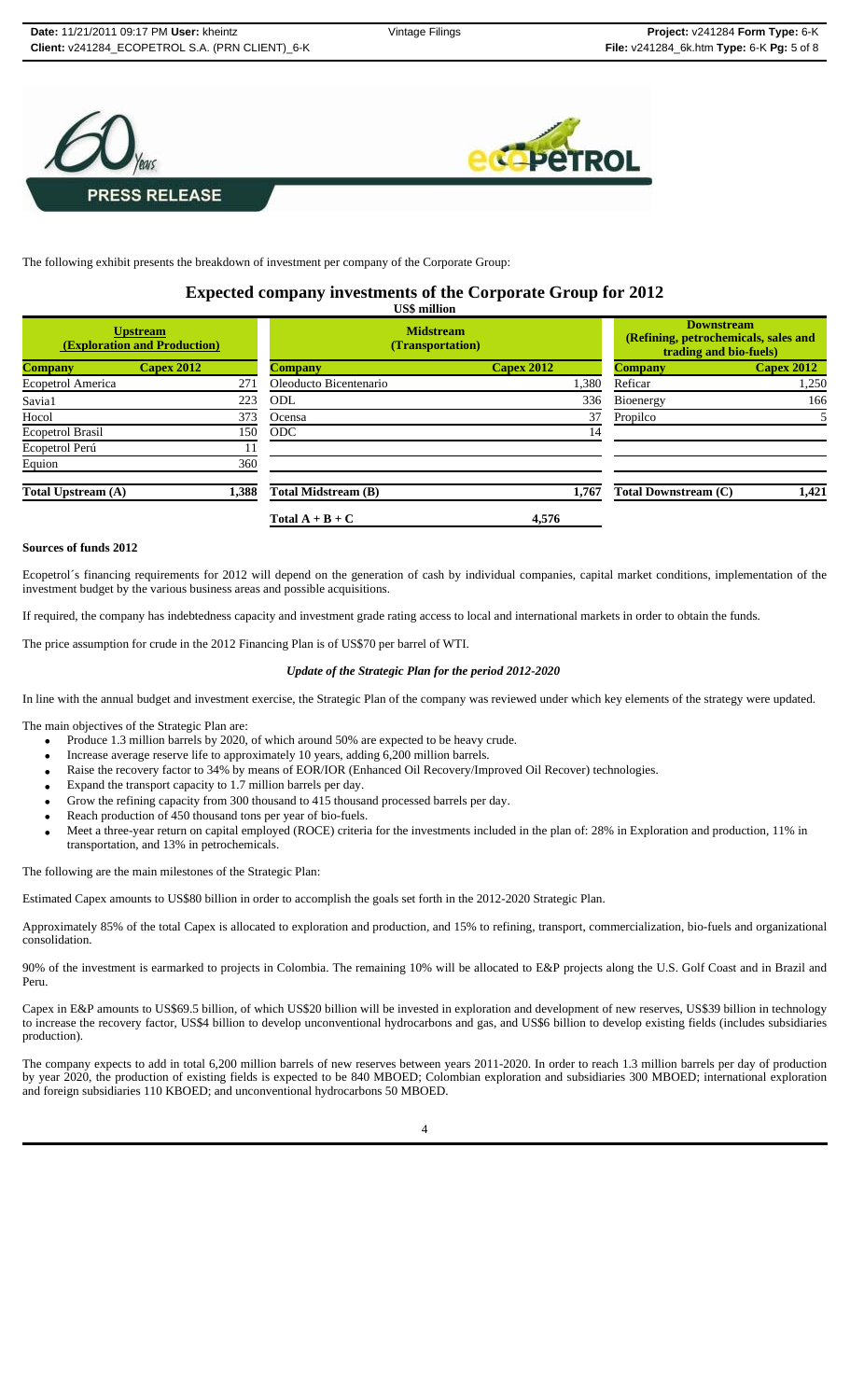



In the Downstream segmentn, investments in refining during years 2012-2020 are expected to reach US\$5,900 million in required for the completion of the modernization projects in the refineries of Cartagena and Barrancabermeja, while US\$516 million will be invested in bio-fuels. These investments will allow having cleaner and more valuable fuel production that adds value to heavy crude.

By year 2020 the company expects to have a strong midstream with integral transport and logistics solutions that guarantee adequate transportation of crude and products. Investments in this segment are planned to reach US\$4 billion primarily represented the expansion of the Bicentenario Oil Pipeline, the ODC (Colombia Oil Pipeline), the Andean Multipurpose Pipeline, the San Fernando-Monterrey oil pipeline, and the Pozos-Colorados Galán system.

#### **Sources of Financing for the Strategic Plan 2012-2020:**

Given market conditions with high hydrocarbon prices, as well as the strong cash generation of the Company, the Strategic Plan is expected to be financed in 75% from internal cash generation, 16% with debt and 9% with primary share offerings (as part of the capitalization process).

Ecopetrol S.A. thereby reaffirms its vision for 2020 of becoming one of the world's top 30 oil and gas companies, recognized for its international positioning, its innovation and commitment to sustainable development.

#### **Bogotá, November 21 of 2011**

*Ecopetrol is the largest company in Colombia and a firm integrated into the petroleum chain, ranked among the 40 largest petroleum companies in the world, and one of the four principal petroleum companies in Latin America. In addition to Colombia, where it generates more than 60% of domestic production, it has a presence in exploration and production activities in Brazil, Peru and the United States (Gulf of Mexico). Ecopetrol is the owner of the largest refinery in Colombia, the largest part of the network of oil pipelines and multi-use pipelines in the country, and it is significantly increasing its involvement in biofuels.*

*This press release contains forward-looking statements concerning business prospects, estimates of operating and financial results, and assertions concerning Ecopetrol's prospects for growth. These are all projections, and as such, they are based solely on the expectations of management with respect to the future of the company and its continuing access to capital to finance the company's business plan. The fulfillment of such estimates in the future depends on the behavior of the market, regulations, competition, and the performance of the Colombian economy and industry, among other factors; therefore, these projections are subject to change without prior notice.*

5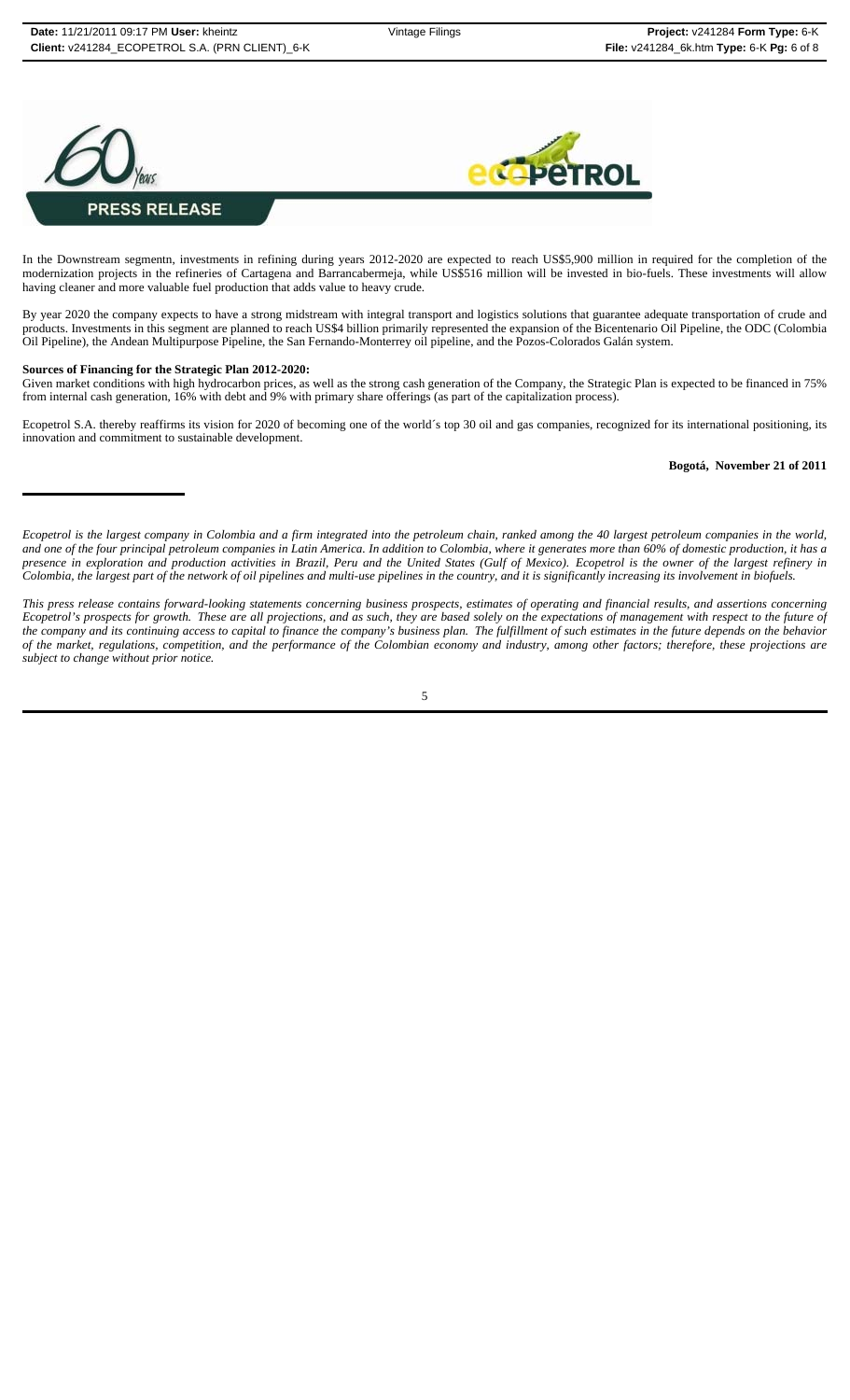



**For more information, please contact:**

**Director of Investor Relations** Alejandro Giraldo Phone: +571-234-5190 Fax: +571-234-5628 E-mail: investors@ecopetrol.com.co

**Media Relations (Colombia)** Jorge Mauricio Tellez Phone: + 571-234-4329 Fax: +571-234-4480 E-mail: mauricio.tellez@ecopetrol.com.co